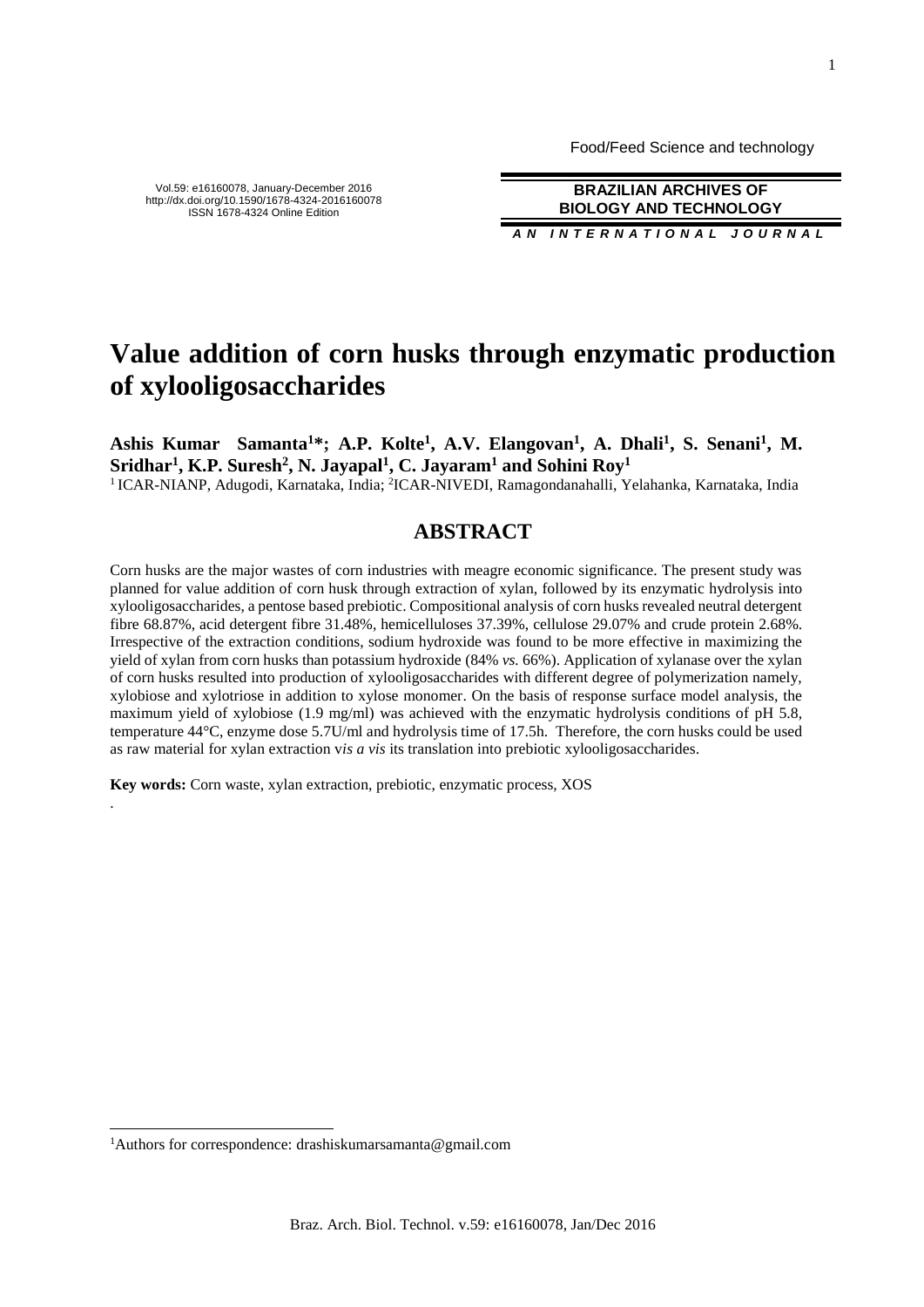## **INTRODUCTION**

Currently the plant derived bioactive molecules are being explored for health, wellbeing, fortification or supplementation of food because of growing consumer awareness coupled with phobia against the chemical compounds. This has lead to the development of the novel concept of 'prebiotic' in the field of functional food science during the mid nineties of previous century (Gibson and Roberfroid 1995). The prebiotics are bioactive molecules that essentially works on the principle of "prevention is better than cure" in order to lengthening the quality of human-life by preventing the unwarranted lifestyle diseases as well as age related issues (Samanta et al. 2015). The issues associated with handling of probiotic organisms and their survivability at the site of action has been raised by researchers on several occasions (Reid 2008). The bioactive molecule 'prebiotic' can overcome the issues linked with 'probiotic'. Evidently, prebiotic is a class of bioactive molecules grouped together by virtue of their indigestibility inside the gastrointestinal tract by host's own enzyme and possess the ability to selectively stimulate the growth and/or activity of one or limited number of beneficial bacteria in the colon (Gibson and Roberfroid 1995). Among the list of prebiotics, the xylooligosaccharides (XOS) occupy significant niche because they can be produced from cheap, abundantly available and renewable lignocellulosic biomass (Aachary and Prapulla 2011; Carvalho et al. 2013; Jayapal et al. 2013).

The lignocellulosic material represents approximately 50% of the world biomass with an average annual production of  $1 \text{ X } 10^{10} \text{ MT}$ worldwide (Sanchez and Cardona 2008). As these are underutilized and often discarded, generation of value added products from those lignocellulosic materials is of immense economic significance. Because of rising demands of corn (*Zea mays L*.) by various industries, its cultivation is galloping every year throughout the world. Corn husk, the leafy outer covering of corn, contributes approximately 7% of the plant weight and is available in huge quantity in the form of solid wastes. Presently, these biomaterials are discarded without any further utilization and processing. Nevertheless, compositional analysis of corn husks points out the presence of hemicellulose, which could be translated into high value products such as xylan and XOS (Wang et al. 2008). IUPAC (1980) defines oligosaccharides containing 2-10 xylose units linked by linked by  $\Box$ -1-4 glycosidic bonds are referred as XOS, but molecules with DP >20 can also be considered as XOS (Moure et al., 2006; Vazquez et al., 2005). However, for food applications xylobiose (DP=2) is considered to be a XOS (Vazquez et al., 2000).

Corn husk offers a low cost, plentiful and renewable raw material for prebiotic production. With the growing demand for prebiotic, it seems to be the promising raw material for xylan fractionation and XOS production. XOS can be produced by chemical, auto-hydrolysis and enzymatic methods, however, the chemical method involve use of corrosive acids and autohydrolysis needs special equipment for attaining high temperature. The enzymatic method offer safe alternative and obviates special equipments, and is preferred due to simple and safe downstream purification methods.At present, no comprehensive report is available on value addition of corn husks through xylan extraction *vis a vis* enzymatic production of XOS. Keeping in mind the above perspectives, the present study was aimed to maximize the yield of xylan from corn husks, followed by optimization of variables for enzymatic production of XOS.

## **MATERIALS AND METHODS**

## **Raw materials**

Freshly harvested corns were procured from local market of Bengaluru, Karnataka, India and dehusked manually. The husks were dried in forced hot air oven at a temperature of  $60\pm2\degree C$  until a constant weight was attained. The dried corn husks were grounded uniformly (particle size <1mm).

## **Chemical analysis**

The organic matter content of corn husks was determined after igniting the samples at 550°C for 3h in Phoneix Microwave furnace. The conventional Micro Kjeldahl method was followed to estimate the crude protein of raw materials. Quantification of cellulose, hemicelluloses and lignin was done according to the fibre fractionation protocol (Van Soest et al. 1991). All the estimations were carried out in duplicate.

#### **Extraction of xylan**

Attempt was made to optimize the concentration of sodium hydroxide (NaOH) and potassium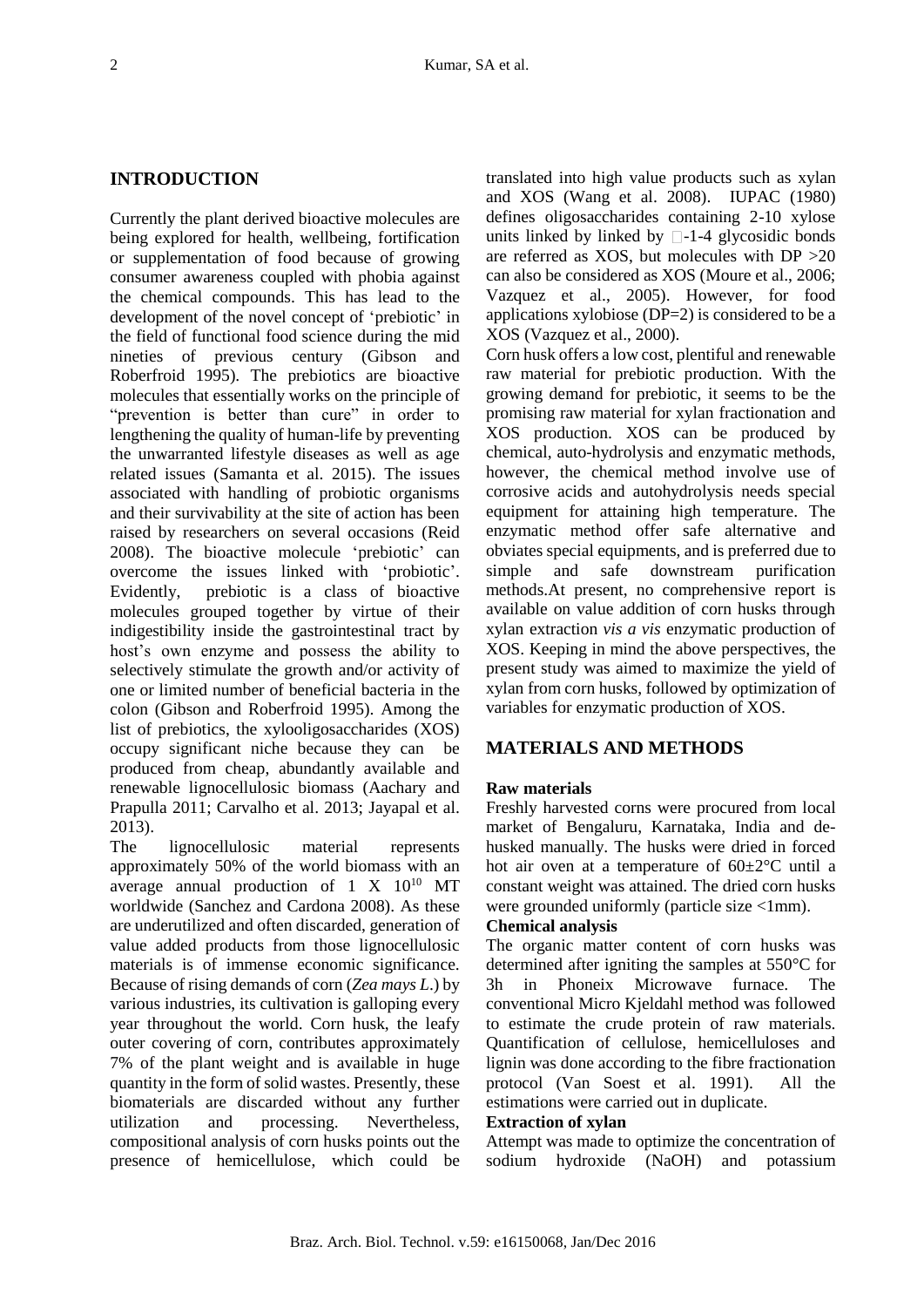hydroxide (KOH) for maximizing the yield of xylan from corn husks. A gradually increasing level (2, 4, 8 and 12%) of NaOH and KOH was applied to 10gm of ground corn husks with the solid to liquid ratio of 1:10. Alkali treated biomass was subjected to steam application in an autoclave at a temperature of 121°C and 15lbs pressure for 45min or incubated at room temperature (25°C) overnight (16h). The alkali solubilised xylan was collected after filtering through a muslin cloth. The pH of xylan solution was adjusted to 5.0 by quantitatively adding glacial acetic acid. The xylan of corn husks was precipitated with three volumes of ice cold rectified spirit (commercial grade). The recovered xylan was dried in oven at 60±2°C. The xylan was weighed and ground in a grinder-mixer and stored at room temperature untill further analyses. The true and relative yield of xylan was calculated (Samanta et al. 2012). The extraction condition that yielded highest xylan was followed for bulk extraction of xylan.

#### **Analysis of xylan**

The extracted xylan was subjected to the estimation of glucose by GOD/POD kit (Span Diagnostics Ltd, India). The method of Somogyi was followed for the quantification of reducing sugars (Somogyi 1952). The xylan was hydrolyzed with sulphuric acid (Brienzo et al. 2010) and subjected to HPLC analysis (Jayapal et al. 2013). The acid hydrolysate was passed through 0.45µm syringe filter to remove the extraneous materials. The sample was analyzed by HPLC (Agilent, USA), equipped with refractive index detector (RID) using Zorbex carbohydrate analysis column. After setting the column temperature at 25°C, 20μl filtered sample was loaded through manual injector. The sugar monomers were eluted with solvent mixture of acetonitrile and water (63:37) at the flow rate of 0.5ml/min. The concentration of each sugar was quantified using average peak areas compared to the mixture of standard sugars including xylose, glucose and arabinose and expressed as a percentage.

Fourier transform infrared spectroscopy (FTIR) analysis of the alkali extracted xylan (5mg, grounded) was done on a Thermo Nicolet FTIR machine, Avatar 370 at 4000 - 400 cm<sup>-1</sup> spectral range with the resolution of  $0.9 \text{ cm}^{-1}$  using KBr beam splitter and DTGS Detector (Ruzene et al. 2008).

### **Enzymatic production and detection of XOS**

The xylan was subjected to enzymatic hydrolysis using the commercial xylanase (Sigma-Aldrich, USA). All the enzymatic hydrolysis was carried out in duplicates with 2% xylan in sodium citrate buffer (Akpinar et al. 2009). In order to optimize the enzymatic process of XOS generation, the input variables were pH (4.0, 5.0 and 6.0), temperature (30, 40 and 50°C), enzyme dose (2.65, 6.625 and 13.25U) and incubation time (8, 16 and 24h). The enzyme hydrolysate from all the treatment combinations was collected and analyzed for reducing sugars (Somogyi 1952). The generation of XOS having different degree of polymerization was detected on thin layer chromatographic (TLC) plates (Samanta et al. 2012). The compositional analysis of XOS mixture in the enzyme hydrolysate was carried out in HPLC; as described previously. XOS in the hydrolysate was quantified using average peak areas compared with the mixture of  $XOS$  standards  $(X_2 \text{ and } X_3)$ . Based on the results of HPLC analysis, optimum treatment (pH, temperature, enzyme dose and incubation time) combination was identified.

#### **Statistical Methods**

The analysis of variance using PROC ANOVA procedure of SAS was performed to test the significance of each independent variable on the yield of reducing sugars. The data obtained from the analysis of reducing sugar content and HPLC analysis of XOS were subjected to the response surface model (RSM) analysis in order to predict the optimum treatment combination.

## **RESULTS AND DISCUSSION**

## **Composition of corn husks**

The compositional analysis (expressed as g per 100 g of dry matter, DM) revealed that the corn husks contained organic matter 97.11±0.24, total ash 2.89±0.18, crude protein 2.68±0.11, neutral detergent fibre 68.87±0.48, acid detergent fibre 31.48±0.36, cellulose 29.07±0.16, hemicellulose 37.39±0.54 and acid detergent lignin 2.41±0.12. The corn husks were rich in xylan making them a potentially ideal raw material for prebiotic production. The contents of hemicelluloses varied from 33.5 to 44.5 g per 100 g corn husks (Kurakake et al. 2001). Because of higher contents of hemicelluloses, corn husks is often recommended as an ideal raw material for the production of several value added products including xylose, xylitol, arabinose and XOS (Yoon et al. 2006). Further, the presence of lower levels of lignin (2.41 g/100g DM) in the corn husks justified its merit for xylan extraction.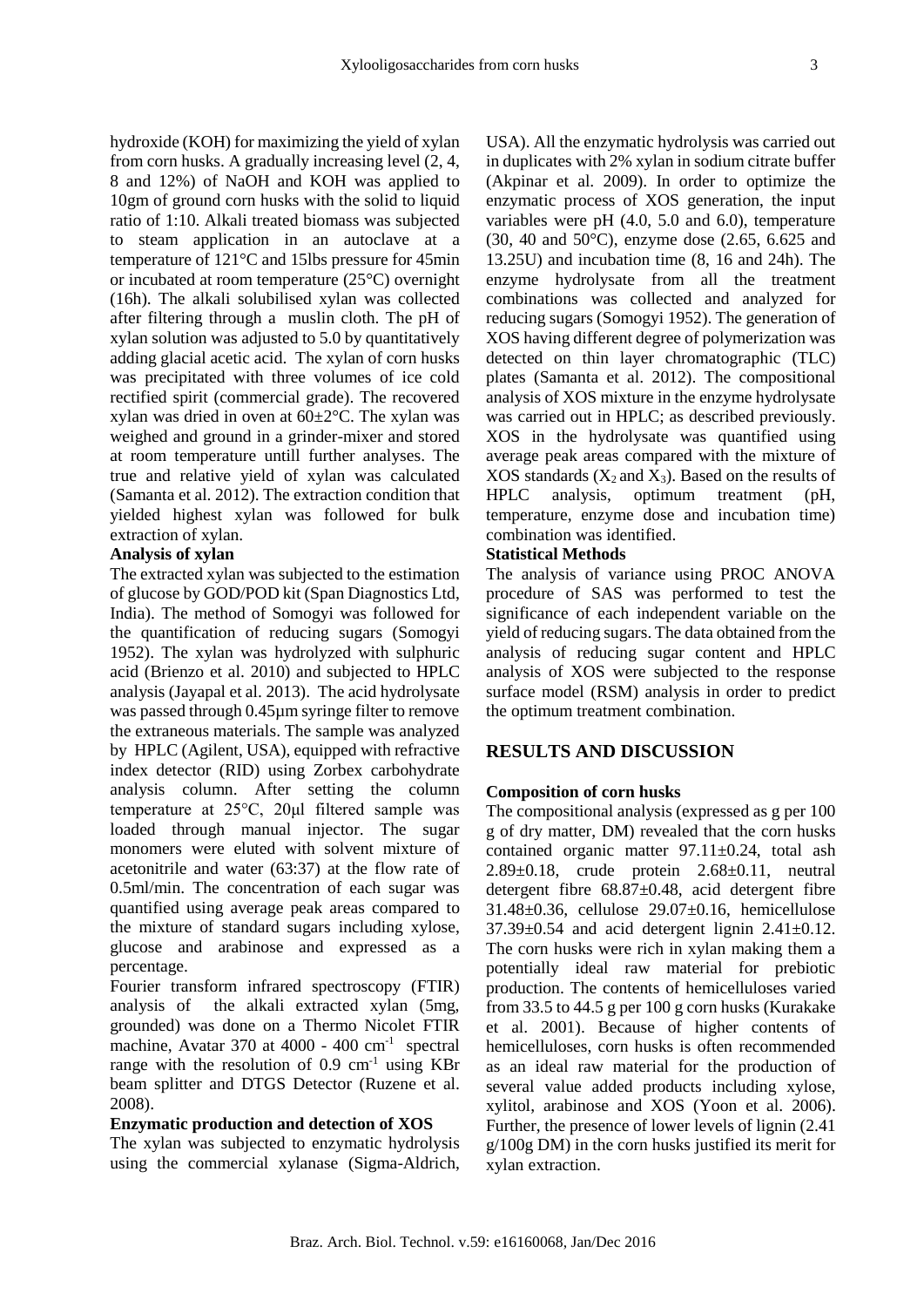## **Extraction of xylan**

Irrespective of the conditions applied in the present investigation, NaOH was superior to KOH in solubilising the xylan from the corn husks (Fig.1). The steam application was found to be more efficient than overnight incubation in maximizing the yield of xylan. The relative yield of xylan is presented in Table 1. The actual and relative yields of xylan increased with the increasing concentration of alkali. The relative yield of xylan ranged from 9.1 to 84.6% and 4.1 to 54.1% with NaOH and KOH, respectively. The highest yield was recorded with 12% alkali (NaOH and KOH), coupled with steam application. Interestingly, glucose was undetected in the extracted xylan. Further, the extracted xylan contained negligible quantity of reducing sugars  $( $0.1\%$ )$  as determined by the method of Somogyi (1952).



**Figure 1 -** Effect of alkali and extraction conditions on actual yield of xylan from corn husks

**Table 1 -** Effect of alkali on the relative yield of xylan from corn husks

| Alkali and its      | Relative yield of xylan (%) |                 |  |  |  |  |
|---------------------|-----------------------------|-----------------|--|--|--|--|
| levels              | Steam                       | Overnight       |  |  |  |  |
|                     | application                 | incubation      |  |  |  |  |
| Sodium hydroxide    |                             |                 |  |  |  |  |
| 2%                  | $12.1 \pm 0.24$             | $9.5 \pm 0.68$  |  |  |  |  |
| 4%                  | $24.4 \pm 0.81$             | $21.4 + 0.89$   |  |  |  |  |
| 8%                  | $65.8 + 2.23$               | $36.9 \pm 2.20$ |  |  |  |  |
| 12%                 | $84.6 \pm 2.19$             | $54.1 \pm 1.95$ |  |  |  |  |
| Potassium hydroxide |                             |                 |  |  |  |  |
| 2%                  | $9.1 \pm 0.16$              | $4.1 \pm 0.22$  |  |  |  |  |
| 4%                  | $15.9 \pm 0.96$             | $13.8 \pm 0.88$ |  |  |  |  |
| 8%                  | $32.1 \pm 1.42$             | $29.7 \pm 2.74$ |  |  |  |  |
| 12%                 | $66.3 + 2.98$               | $47.2 + 3.64$   |  |  |  |  |

The yield of xylan from the plant biomass depends on the linkages and hydrogen bonding with other structural components such as cellulose and lignin and method of extraction. In the present investigation, higher recovery of xylan from corn husks could be attributed to its meagre lignin content (2.4%). Since, xylan is embedded in the cell

walls of the lignocellulosic materials; their isolation in polymeric form is difficult and requires multistep extraction methods to separate from complex structural molecules (Ebringerova et al. 2005). The different procedures of xylan fractionation adopted in the past include physical method and chemical method with different levels of recovery (Carvalho et al. 2013; Samanta et al. 2015). However, application of 12% NaOH in combination with steam is reported to ensure almost complete recovery of xylan from natural grass (Samanta et al. 2012), because of effective hydrolysis of ester linkages with alkali in the presence of steam, followed by its solubilisation into the alkali medium (Doner and Hicks 1997; Peng et al. 2010). In the present study, maximizing the xylan yield from corn husks was attempted and a higher recovery (>84%) of original xylan was realized.

#### **Monomer composition of xylan**

The monomer composition of xylan depends on its source, stage of harvest, method of extraction etc (Saha 2013). Albeit, it is made with diverse group of polysaccharides, but most of the xylans are characterized by the presence of  $β-(1\rightarrow4)$ -linked xylose backbone, substituted with short carbohydrate chains (Ebringerova et al. 2005). The HPLC analysis of corn husks xylan reflected xylose 60% (1.34mg/ml), arabinose 25% (0.57mg/ml) and glucose 15% (0.32mg/ml). Evidently, the higher concentration of xylose detected in the acidic hydrolysate of the corn husks xylan further substantiated its importance for selecting the corn husk as starting materials of XOS production.

## **Fourier transform infrared spectroscopy (FT-IR)**

The alkali extracted xylan of corn husks was subjected to FT-IR analysis (Fig. 2A and 2B). A comparable FT-IR spectrum of xylan was noticed with different levels of NaOH or KOH. Further, spectral profile of alkali extracted xylan was found to be similar to that of the standard oat spelt xylan. The FT-IR spectra obtained in the present study reflected broad band between 3200 and 3600cm-1 that might be ascribed to the vibrations of hydroxyl groups in all samples including standard xylan. The spectral profile of alkali extracted xylan of corn husks displayed specific band maxima in the range of 1600 - 1000 cm-1 . However, in case of wheat straw xylan, the FTIR band maxima are found in the wave range of 1200 - 1000 cm<sup>-1</sup> f (Ruzene et al. 2008). The absorbance bands appeared at 3400, 2900, 1600, 1200, 1100 and 1000 cm<sup>-1</sup> wave numbers in the extracted sample were likely to be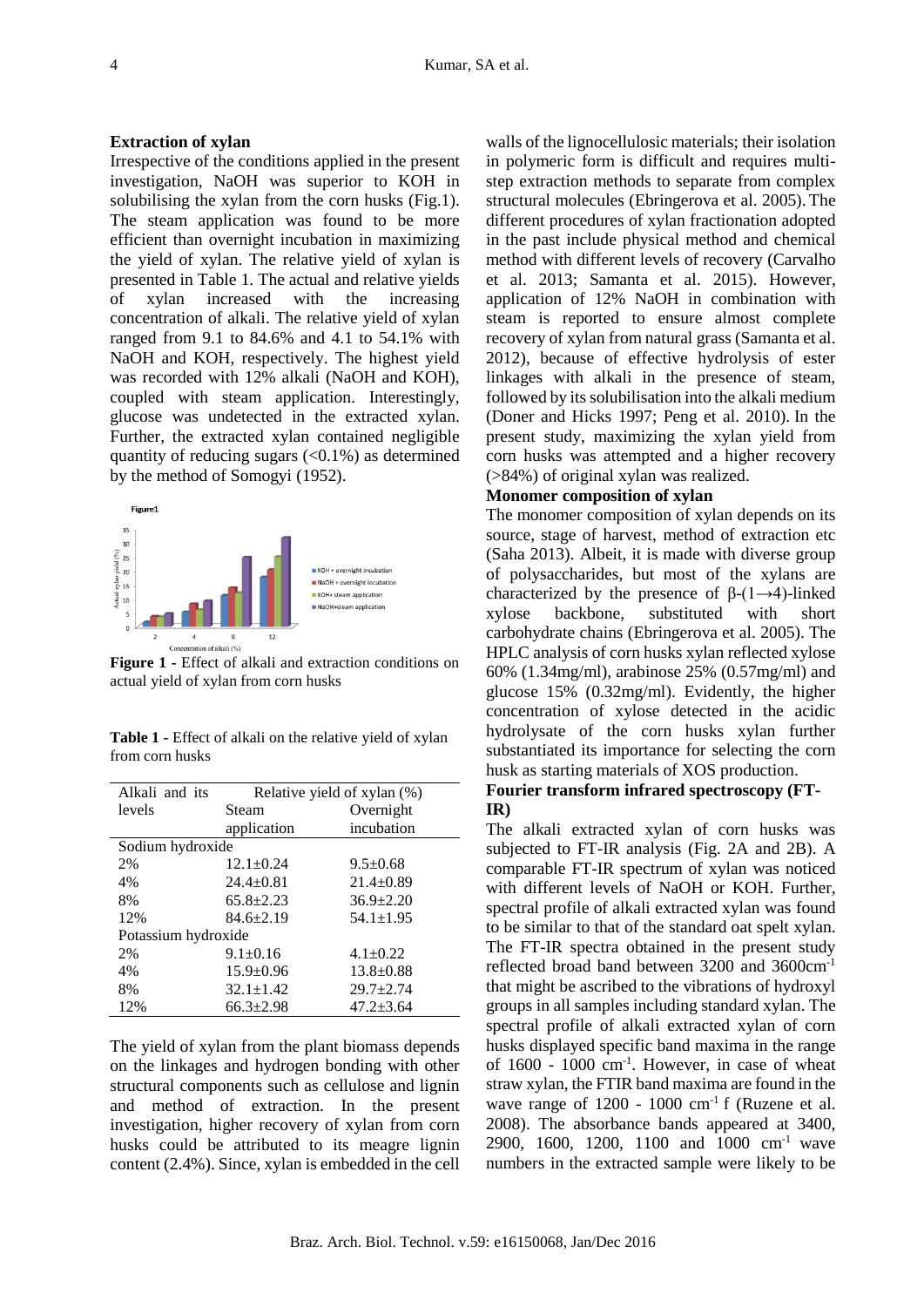associated with the xylan molecule and reflected the quality of extracted xylan (Samanta et al. 2012). The dearth of notable signal around  $1520 \text{ cm}^{-1}$  wave number in the spectral profile indicated the absence of pectin (Kacurakova et al. 1999). The presence of arabinose side chains in the xylan was confirmed from the appearance of low intensity bands nearer to wave numbers of  $1166 \text{ cm}^{-1}$  and 986  $\text{cm}^{-1}$ . The spectral bands noticed around 1046 cm<sup>-1</sup> might be attributed to C-O, C-C stretching or C-OH bending of hemicelluloses molecules.



**Figure 2 -** Fourier Transform Infrared Spectroscopic analysis of xylan obtained from corn husks through different levels of NaOH (A) and KOH (B) together with steam application.

## **Production and detection of xylooligosaccharides**

Out of the several methods of XOS production, enzymatic pathway is often preferred as it neither requires specialized equipment nor invokes extensive downstream processing (Akpinar et al. 2009; Carvalho et al. 2013). Therefore, in the current study, xylanase enzyme was applied to optimize the variables for maximizing the production of XOS. The TLC analysis (Fig. 3A, 3B, 3C) revealed the hydrolysis of corn husks xylan into XOS with different degree of polymerization, namely xylobiose  $(X_2)$  and xylotriose  $(X_3)$  in addition to xylose  $(X_1)$  monomer. The results clearly indicated the greater hydrolysis of xylan into XOS with increasing concentration of enzyme at a particular pH, hydrolysis time and temperature. Similar pattern of enzyme hydrolysis of xylan originated from agricultural wastes has been reported (Akpinar et al. 2009). Conversely, few researchers did not notice higher production of XOS while increasing the enzyme concentration from 15 to 35U/g of substrate (Yang et al. 2011).

# Figure 3



**Figure 3 -** XOS produced by the enzymatic hydrolysis of corn husk xylan at temperature 30°C, pH 5.0 and with incubation time of 8h  $(A)$ , 16h  $(B)$  or 24h  $(C)$ . Lane 1: xylose 1μg; Lane 2: xylobiose1μg; Lane 3:standard XOS 1μg; Lane 4: XOS generated by 2.65U of xylanase; Lane 5: XOS generated by 6.625U of xylanase; Lane 6: XOS generated by 13.25U of xylanase.

However, the same authors reported an enhanced rate of xylan hydrolysis, which is indicative of more xylose than XOS production. In the current study, increasing the duration of hydrolysis from 8 to 16h resulted into higher hydrolysis of xylan accompanied by increased XOS production. Although hydrolysis of xylan increased until 24h production of XOS was maximum at 16h and dide not improve with continued hydrolysis.

The reducing sugar in the enzymatic hydrolysate of xylan is the total carbohydrates present in the form of XOS and xylose. Therefore, reducing sugars concentration was measured in the enzymatic hydrolysate (Table 2). It was noticed that all the variables significantly  $(p<0.01)$  influenced the reducing sugars concentration. In the current study, an effective treatment combination to maximize the response (reducing sugar content) could not be deduced through RSM analysis because of the arrival of saddle point. Therefore, post hoc ridge analysis was done to envisage the ideal treatment combinations for maximizing the response. The analysis indicated that an enzyme dose of 10.89U at pH of 5.42 and temperature 45.7°C for a hydrolysis period of 19.4h was optimum to maximize the production of reducing sugars (5.22mg/ml). The concentration of reducing sugars in the enzymatic hydrolysate of xylan varies with the source of raw materials (Kiran et al. 2013).

**Table 2 -** Effect of different variables on reducing sugars concentration (mean  $\pm$  SE) in the enzymatic hydrolysate of corn husks xylan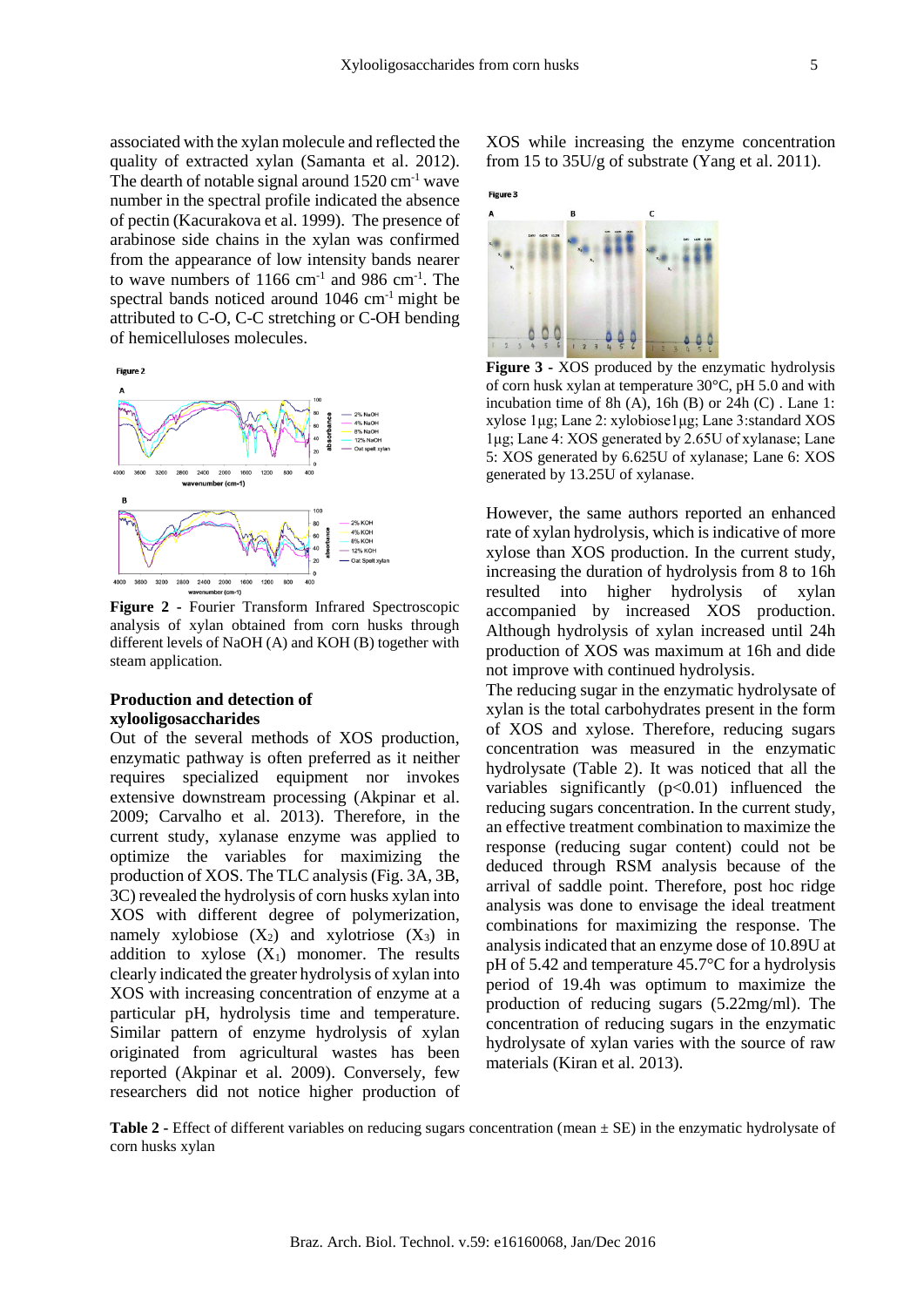| Variables and their levels |        | Reducing sugars (mg/ml) | Ideal conditions for maximizing response |
|----------------------------|--------|-------------------------|------------------------------------------|
|                            |        |                         | through RSM analysis                     |
| Ph                         | 4.0    | $3.91 \pm 0.21$         | 5.42                                     |
|                            | 5.0    | $3.24 \pm 0.16$         |                                          |
|                            | 6.0    | $4.09 \pm 0.0.21$       |                                          |
| P value                    |        | < 0.006                 |                                          |
| Temperature $(^{\circ}C)$  | 30     | $2.98 \pm 0.19$         | 45.7                                     |
|                            | 40     | $3.73 \pm 0.14$         |                                          |
|                            | 50     | $4.58 \pm 0.21$         |                                          |
| P value                    |        | < 0.001                 |                                          |
| Enzyme dose $(U)$          | 2.65   | $2.92 \pm 0.15$         | 10.89                                    |
|                            | 6.625  | $3.65 \pm 0.17$         |                                          |
|                            | 13.250 | $4.69 \pm 0.20$         |                                          |
| P value                    |        | < 0.001                 |                                          |
| Incubation time (h)        | 8      | $2.59 \pm 0.16$         | 19.4                                     |
|                            | 16     | $4.02 \pm 0.15$         |                                          |
|                            | 24     | $4.68 \pm 0.18$         |                                          |
| P value                    |        | < 0.001                 |                                          |

The HPLC analysis revealed hydrolysis of xylan into XOS comprising of mainly  $X_2$  and  $X_3$  in addition to  $X_1$  (Table 3). Although, no significant influence of pH and incubation time on the  $X_2$ production was noticed, temperature and enzyme dose significantly (P<0.01) influenced the concentration of  $X_2$ . On the other hand, all the variables pH  $(P<0.01)$ , temperature  $(P<0.05)$ , enzyme dose (P<0.01), and incubation time  $(P<0.01)$  significantly influenced the  $X_3$  and  $X_1$ concentration. A gradual increase in the concentration of  $X_1$ was observed with the increasing levels of temperature, enzyme dose and incubation time, except pH. In order to find out the best combination of variables to maximise the production of  $X_2$  and  $X_3$  keeping the  $X_1$  production

at minimum level, the RSM analysis was performed. The results of the response surface quadratic function analysis indicated the maximum possible yield (9.55 g/100 g xylan) of  $X_2$  could be achieved at pH 5.8 and temperature 44°C with 5.73U of xylanase enzyme incubation for 17.5h (Table 4). According to the available reports, the components of XOS vary widely:  $X_2$  (3.42 – 4.70) mg/ml),  $X_3$  (0.34 – 3.66 mg/ml),  $X_4$  (nil – 1.99 mg/ml) depending upon the source of xylan, xylanase enzyme and hydrolysis factors etc (Yang et al. 2007). Hence, the present investigation was successful in establishing the value addition of corn husks through enzymatic production of prebiotic XOS.

**Table 3 -** Effect of different variables on the concentration (mean  $\pm$  SE) of xylose, xylobiose and xylotriose in the enzymatic hydrolysate of corn husks xylan

| Variables                 |                | Xylose<br>(mg/ml) | Xylobiose (mg/ml) | $Xylotriose$ (mg/ml) |
|---------------------------|----------------|-------------------|-------------------|----------------------|
| pH                        | $\overline{4}$ | $1.883 \pm 0.20$  | $1.368 \pm 0.09$  | $0.786 \pm 0.04$     |
|                           | 5              | $2.008 \pm 0.22$  | $1.472 \pm 0.07$  | $0.950 \pm 0.04$     |
|                           | 6              | $1.361 \pm 0.15$  | $1.502 \pm 0.07$  | $0.804 \pm 0.04$     |
| P value                   |                | 0.045             | 0.444             | 0.006                |
| Temperature $(^{\circ}C)$ | 30             | $1.241 \pm 0.15$  | $1.270 \pm 0.09$  | $0.760 \pm 0.05$     |
|                           | 40             | $1.865 \pm 0.19$  | $1.590 \pm 0.07$  | $0.886 \pm 0.03$     |
|                           | 50             | $2.150\pm0.21$    | $1.482 \pm 0.07$  | $0.891 \pm 0.03$     |
| P value                   |                | 0.003             | 0.010             | 0.030                |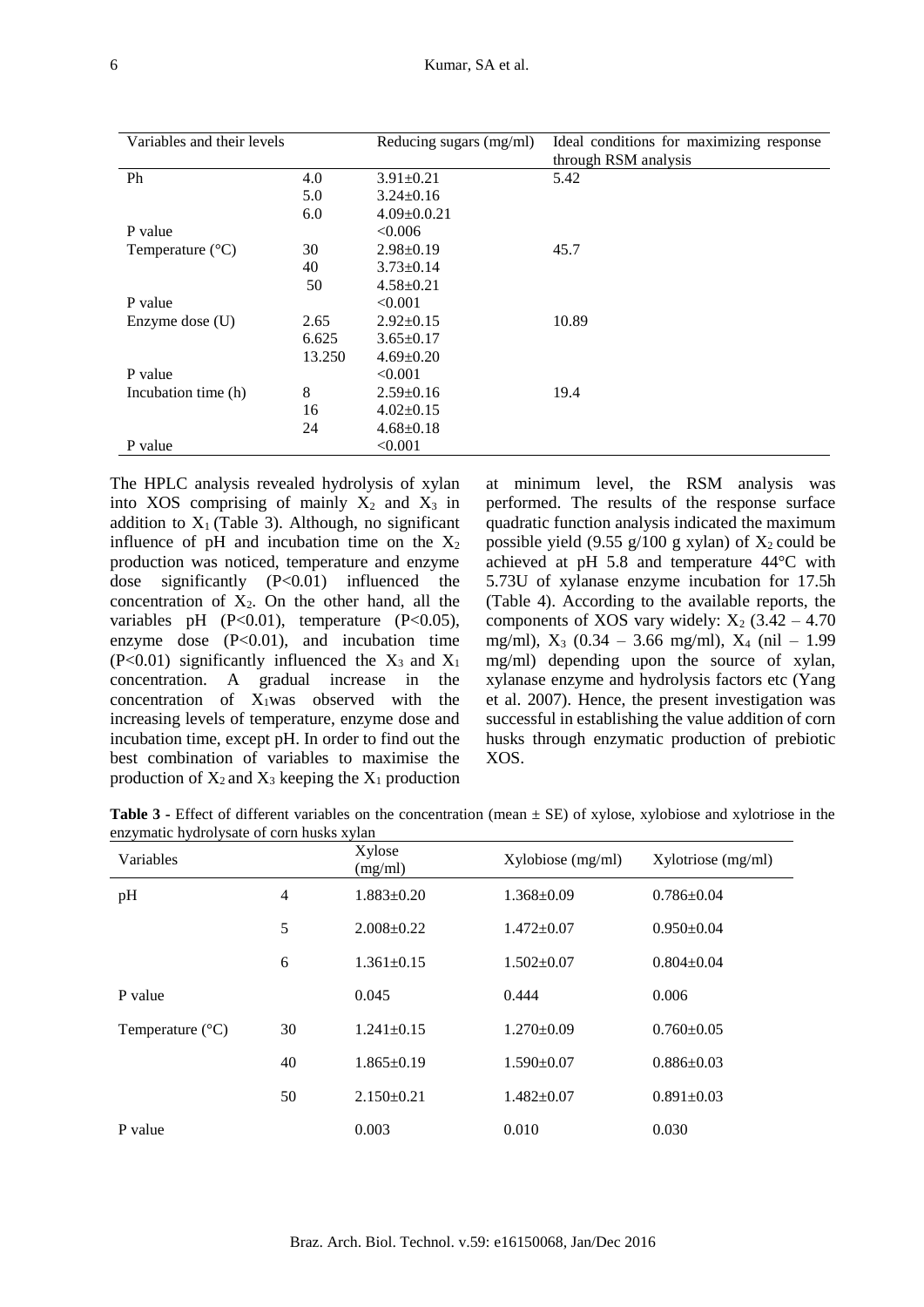| Enzyme dose $(U)$   | 2.650  | $1.007 \pm 0.08$<br>$1.575 \pm 0.07$ |                  | $0.896 \pm 0.04$ |  |
|---------------------|--------|--------------------------------------|------------------|------------------|--|
|                     | 6.625  | $1.619 \pm 0.15$                     | $1.567 \pm 0.08$ | $0.880\pm0.04$   |  |
|                     | 13.250 | $2.611 \pm 0.19$                     | $1.204 \pm 0.07$ | $0.761 \pm 0.03$ |  |
| P value             |        | < 0.001                              | < 0.001          | 0.031            |  |
| Incubation time (h) | 8      | $1.199 \pm 0.14$                     | $1.324 \pm 0.09$ | $0.744 \pm 0.04$ |  |
|                     | 16     | $1.882 \pm 0.19$                     | $1.543 \pm 0.06$ | $0.900 \pm 0.04$ |  |
|                     | 24     | $2.178 \pm 0.21$                     | $1.475 \pm 0.07$ | $0.893 \pm 0.03$ |  |
| P value             |        | 0.001                                | 0.121            | 0.006            |  |

**Table 4 -** Response Surface quadratic function analysis to determine the optimum combination of variables for maximising XOS production

| Components<br>of XOS | Approach | pH   | Temperature<br>$^{\circ}\mathrm{C}$ | Enzyme<br>dose(U) | Incubation<br>time(h) | <b>RS</b> | Ridge                    |
|----------------------|----------|------|-------------------------------------|-------------------|-----------------------|-----------|--------------------------|
| Xylose               | Minimize | 5.59 | 34.59                               | 5.24              | 13.59                 | $-3.73$   | 1.2564                   |
| Xylobiose            | Maximize | 5.79 | 44.02                               | 5.73              | 17.49                 | 1.83      | 1.91                     |
| Xylotriose           | Maximize | 5.08 | 41.27                               | 4.43              | 18.96                 | 1.11      | $\overline{\phantom{a}}$ |

## **CONCLUSION**

In conclusion, effective hydrolysis of corn husks derived xylan into XOS with different degree of polymerisation could be established. The RSM analysis indicated higher production of  $X_2$  (1.91) mg/ml) is possible through the hydrolysis of xylan at pH 5.8, temperature 44°C, incubation time 17.5h and 5.73U of xylanase. These findings underline the value of corn husks as an ideal raw material for xylan production *vis a vis* its translation into prebiotic XOS.

### **REFERENCES**

- Aachary AA, Prapulla S G. Xylooligosaccharides (XOS) as an emerging prebiotic: microbial synthesis, utilization, structural characterization, bioactive properties and applications. *Compr. Rev. Food Sci. Food Saf.* 2011; 10: 2-16.
- Akpinar O, Erdogan K, Bostanci S. Enzymatic production of xylooligosaccharides from selected agricultural wastes. *Food Bioprod. Process.* 2009; 87: 145-151.
- Brienzo M, Carvalho W, Milagres AMF. Xylooligosaccharides production from alkali pretreated sugarcane bagasse using xylanase from

*Thermoascus aurantiacus*. *Appl. Biochem. Biotechnol.* 2010; 162: 1195-1205.

- Carvalho AFA, Neto PO, Silva DF, Pastore GM. Xylooligosaccharides from lignocellulosic materials: chemical structure, health benefits and production by chemical and enzymatic hydrolysis. *Food Res. Int.* 2013; 51: 75-85.
- Doner LW, Hicks KB. Isolation of hemicelluloses from corn fiber by alkaline hydrogen peroxide extraction. *Cereal Chem*. 1997; 74: 176-181.
- Ebringerova A, Hromadkova Z, Heinze T. Hemicellulose. *Adv. Polym. Sci.* 2005; 186: 1-67.
- Gibson GR, Roberfroid MB. Dietary modulation of the human colonic microbiota: introducing the concept of prebiotics. *J. Nutr.* 1995 125: 1401-1412.
- IUPAC Abbreviated Terminology of Oligosaccharide Chains – Recommendations –IUB-IUPAC. Joint Commission on Biochemical Nomenclature (Jcbn). *J. Biol. Chem*. 1980; 257:3347-3351.
- Jayapal N, Samanta AK, Kolte AP, Senani S, Sridhar M, Suresh KP, Sampath KT. Value addition to sugarcane bagasse: xylan extraction and its process optimization for xylooligosaccharides production. *Ind. Crop. Prod.* 2013; 42: 14-24.
- Kacurakova M, Wellner N, Ebringerova A, Hromadkova Z, Wilson RH, Belton PS. Characterization of xylantype polysaccharides and associated cell wall components by FTIR and FT-Raman Spectroscopy. *Food Hydrocolloid.* 1999;13: 35-41.
- Kiran EU, Akpinar O, Bakir U. Improvement of enzymatic xylooligosaccharides production by the